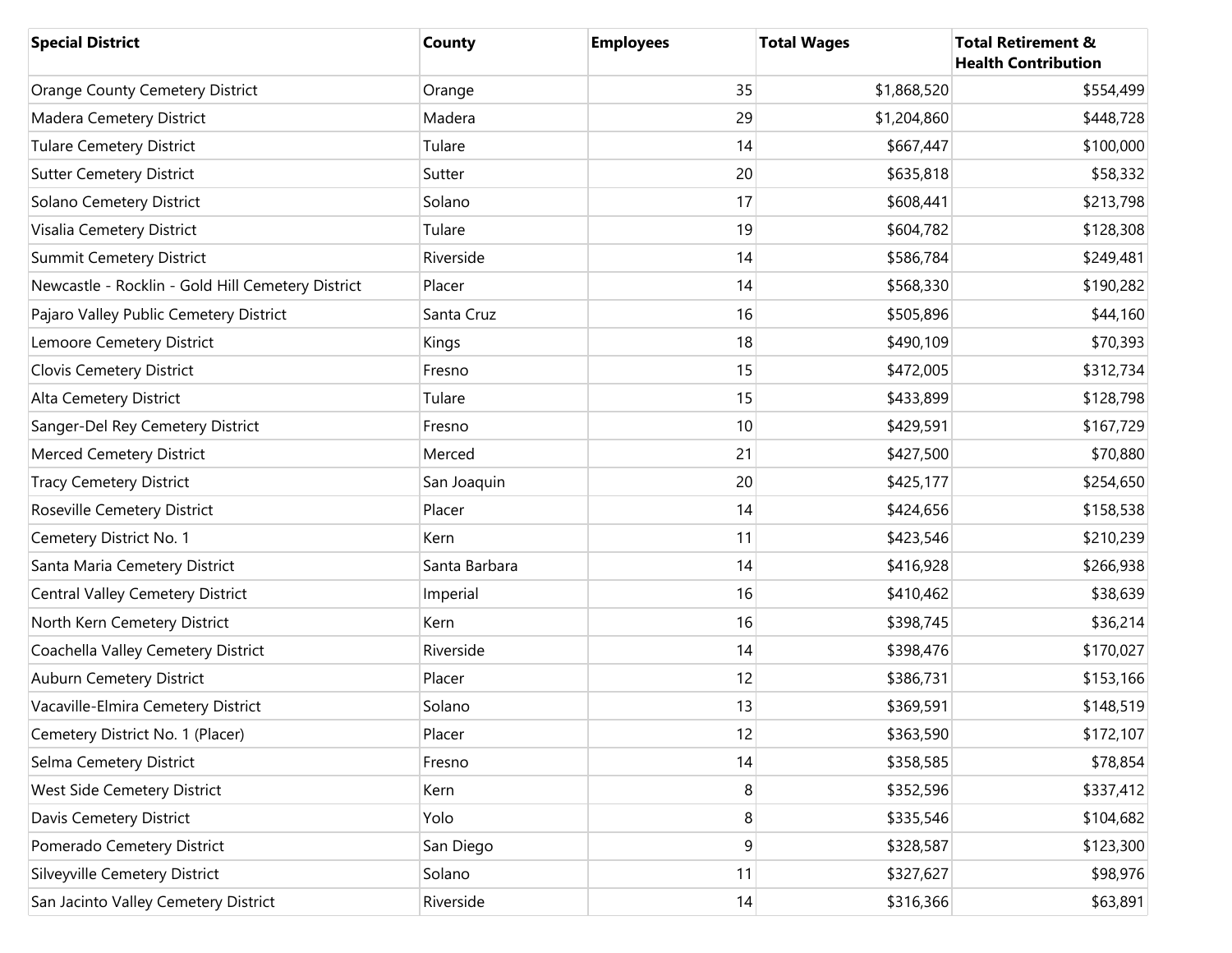| Elk Grove-Cosumnes Cemetery District     | Sacramento      | 10             | \$310,536 | \$133,123 |
|------------------------------------------|-----------------|----------------|-----------|-----------|
| Winton Cemetery District                 | Merced          | 13             | \$305,710 | \$101,807 |
| <b>Goleta Cemetery District</b>          | Santa Barbara   | 8              | \$303,039 | \$151,622 |
| Palm Springs Cemetery District           | Riverside       | 10             | \$298,549 | \$91,589  |
| Lompoc Cemetery District                 | Santa Barbara   | 12             | \$292,997 | \$129,987 |
| Oroville Cemetery District               | <b>Butte</b>    | 12             | \$286,877 | \$85,995  |
| Alamo-Lafayette Cemetery District        | Contra Costa    | 12             | \$280,149 | \$89,540  |
| Sylvan Cemetery District                 | Sacramento      | 16             | \$279,328 | \$108,339 |
| Rio Vista - Montezuma Cemetery District  | Solano          | 10             | \$276,704 | \$68,180  |
| Artesia Cemetery District                | Los Angeles     | 10             | \$273,117 | \$43,083  |
| Atascadero Cemetery District             | San Luis Obispo | 9              | \$261,889 | \$50,080  |
| <b>Reedley Cemetery District</b>         | Fresno          | 9              | \$260,543 | \$105,014 |
| Temecula Cemetery District               | Riverside       | 10             | \$256,167 | \$76,425  |
| Cayucos-Morro Bay Cemetery District      | San Luis Obispo | $\overline{7}$ | \$244,823 | \$91,671  |
| Galt-Arno Cemetery District              | Sacramento      | 15             | \$241,319 | \$1,284   |
| Shiloh Cemetery District                 | Sonoma          | 9              | \$231,014 | \$114,380 |
| Russian River Cemetery District          | Mendocino       | 10             | \$221,700 | \$119,870 |
| Nevada Cemetery District                 | Nevada          | 9              | \$221,510 | \$93,456  |
| <b>Gridley-Biggs Cemetery District</b>   | <b>Butte</b>    | 10             | \$218,589 | \$119,905 |
| South Kern Cemetery District             | Kern            | 10             | \$217,676 | \$43,885  |
| <b>Fowler Cemetery District</b>          | Fresno          | 7              | \$210,465 | \$78,350  |
| Hills Ferry Cemetery District            | Stanislaus      | 6              | \$201,663 | \$164,062 |
| Kingsburg Cemetery District              | Fresno          | 8              | \$201,067 | \$101,942 |
| Saratoga Cemetery District               | Santa Clara     | 8              | \$196,422 | \$44,126  |
| Fair Oaks Cemetery District              | Sacramento      | 9              | \$194,889 | \$48,569  |
| Antelope Valley Cemetery District        | Los Angeles     | $\overline{7}$ | \$190,091 | \$15,388  |
| Happy Homestead Cemetery District        | El Dorado       | 9              | \$188,066 | \$71,582  |
| <b>Elsinore Valley Cemetery District</b> | Riverside       | 10             | \$186,378 | \$71,391  |
| Murrieta Valley Cemetery District        | Riverside       | 10             | \$185,282 | \$46,371  |
| Los Banos Cemetery District              | Merced          | 13             | \$184,200 | \$0       |
| <b>Orland Cemetery District</b>          | Glenn           | $\overline{7}$ | \$182,378 | \$27,760  |
| Red Bluff Cemetery District              | Tehama          | 20             | \$175,473 | \$89,871  |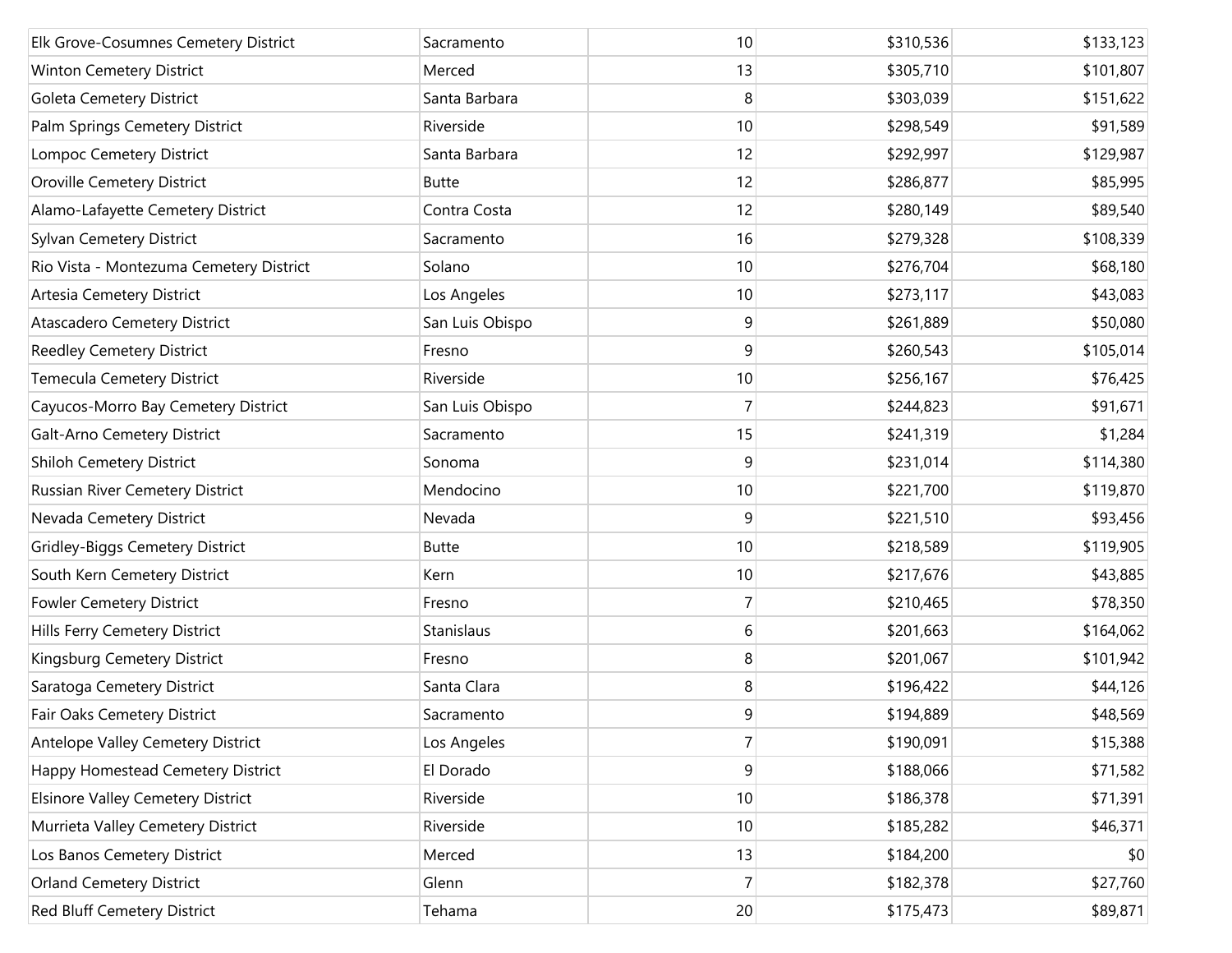| Oak Hill Cemetery District                | Santa Barbara   | 6              | \$169,385 | \$128,768 |
|-------------------------------------------|-----------------|----------------|-----------|-----------|
| <b>Twentynine Palms Cemetery District</b> | San Bernardino  | 9              | \$168,480 | \$0       |
| Chowchilla Cemetery District              | Madera          | 12             | \$168,446 | \$30,090  |
| Tehachapi Cemetery District               | Kern            | 11             | \$166,190 | \$10,714  |
| <b>Escalon Cemetery District</b>          | San Joaquin     | 8              | \$164,961 | \$67,149  |
| <b>Winters Cemetery District</b>          | Yolo            | 8              | \$164,279 | \$16,138  |
| <b>Pioneer Cemetery District</b>          | Inyo            | 6              | \$160,540 | \$73,356  |
| Arroyo Grande Cemetery District           | San Luis Obispo | 6              | \$157,189 | \$38,160  |
| <b>Barstow Cemetery District</b>          | San Bernardino  | 11             | \$157,091 | \$22,688  |
| Carpinteria Cemetery District             | Santa Barbara   | 7              | \$156,170 | \$89,039  |
| Washington Colony Cemetery District       | Fresno          | 10             | \$154,662 | \$51,486  |
| Paradise Cemetery District                | <b>Butte</b>    | 7              | \$153,981 | \$49,036  |
| <b>Willows Cemetery District</b>          | Glenn           | 8              | \$153,795 | \$26,530  |
| East Kern Cemetery District               | Kern            | 7              | \$141,606 | \$93,368  |
| Parlier Cemetery District                 | Fresno          | 8              | \$138,311 | \$10,407  |
| Live Oak Cemetery District                | Sutter          | 9              | \$132,719 | \$9,818   |
| Ramona Cemetery District                  | San Diego       | 6              | \$119,727 | \$95,550  |
| <b>Corning Cemetery District</b>          | Tehama          | 9              | \$118,543 | \$0       |
| Coalinga-Huron Cemetery District          | Fresno          | 10             | \$117,755 | \$0       |
| King City Cemetery District               | Monterey        | 8              | \$115,130 | \$39,668  |
| Hartley Cemetery District                 | Lake            | 9              | \$112,769 | \$0       |
| Little Lake Cemetery District             | Los Angeles     | 7              | \$103,391 | \$28,750  |
| Cambria Cemetery District                 | San Luis Obispo | 7              | \$101,752 | \$35,615  |
| Dos Palos Cemetery District               | Merced          | 11             | \$101,279 | \$0       |
| Woodville Cemetery District               | Tulare          | 6              | \$97,168  | \$8,310   |
| Oak Grove Cemetery District (Fresno)      | Fresno          | 9              | \$96,276  | \$25,393  |
| Soledad Cemetery District                 | Monterey        | $\overline{7}$ | \$95,112  | \$0       |
| <b>Colusa Cemetery District</b>           | Colusa          | 11             | \$89,043  | \$20,992  |
| Kern River Valley Cemetery District       | Kern            | 9              | \$88,276  | \$16,357  |
| <b>Colfax Cemetery District</b>           | Placer          | 5              | \$86,916  | \$54,088  |
| <b>Burney Cemetery District</b>           | Shasta          | $6 \mid$       | \$86,160  | \$0       |
| Fortuna Cemetery District                 | Humboldt        | $\overline{7}$ | \$85,280  | \$10,404  |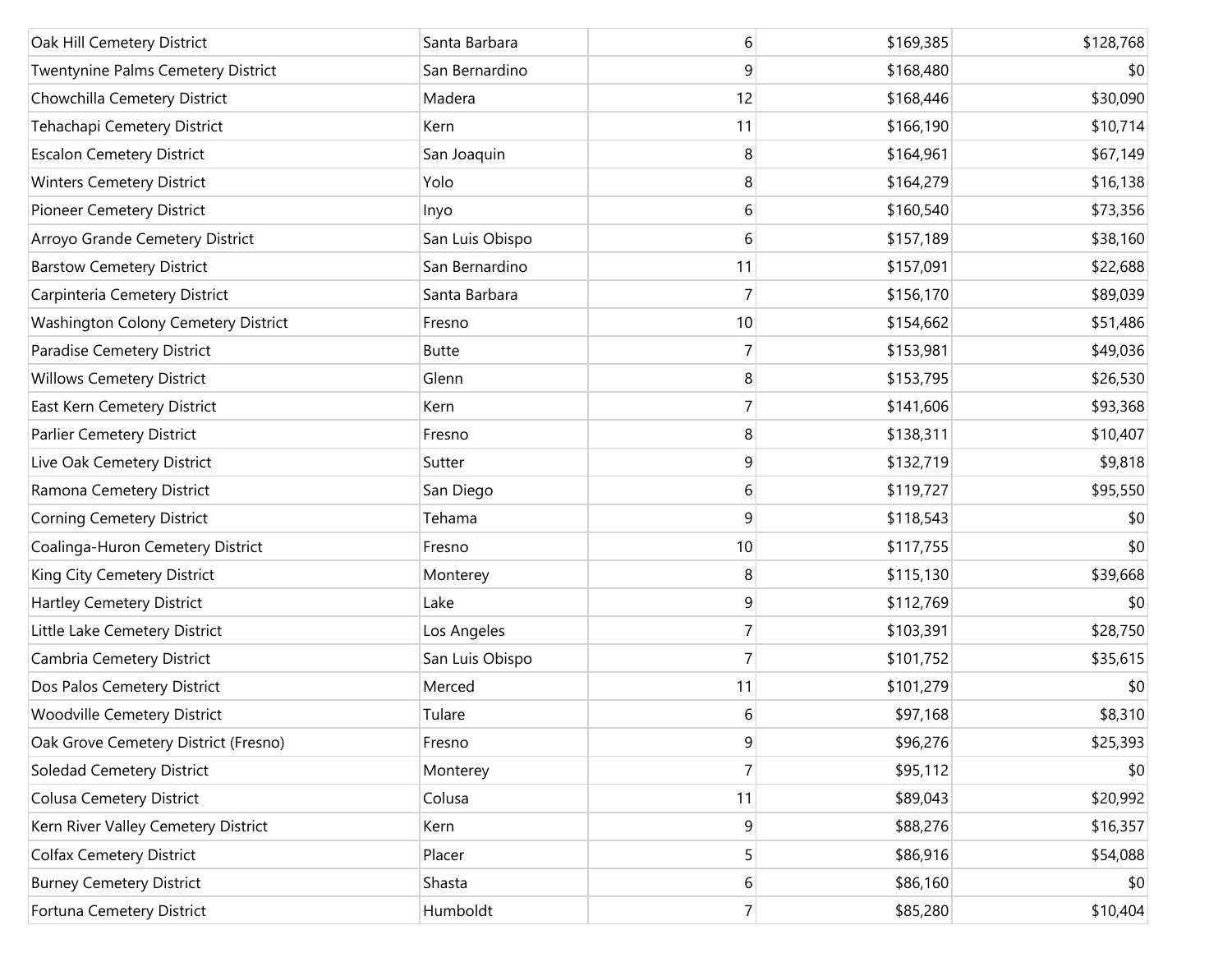| Woodlake Cemetery District                          | Tulare          | 5              | \$85,171 | \$0      |
|-----------------------------------------------------|-----------------|----------------|----------|----------|
| Castroville Cemetery District                       | Monterey        | 7              | \$83,615 | \$25,328 |
| Quincy-La Porte Cemetery District                   | Plumas          | 6              | \$78,094 | \$0      |
| Cottonwood Cemetery District (Shasta)               | Shasta          | 6              | \$76,547 | \$0      |
| Plainsburg Cemetery District                        | Merced          | 7              | \$75,725 | \$0      |
| Pine Grove Cemetery District                        | Shasta          | 7              | \$74,980 | \$0      |
| Los Angeles Harbor Area Cemetery District           | Los Angeles     | 8              | \$72,552 | \$0      |
| Kelseyville Cemetery District                       | Lake            | 7              | \$71,958 | \$3,521  |
| San Miguel Cemetery District                        | San Luis Obispo | $\overline{7}$ | \$70,804 | \$0      |
| <b>Alturas Cemetery District</b>                    | Modoc           | 10             | \$69,562 | \$1,200  |
| Shasta Valley Cemetery District                     | Siskiyou        | 7              | \$67,726 | \$43,720 |
| <b>Truckee Cemetery District</b>                    | Nevada          | 10             | \$63,619 | \$0      |
| <b>Guadalupe Cemetery District</b>                  | Santa Barbara   | 10             | \$62,608 | \$0      |
| El Rancho Simi Cemetery District                    | Ventura         | 8              | \$60,949 | \$0      |
| Kimshew Cemetery District                           | <b>Butte</b>    | $\overline{7}$ | \$60,884 | \$0      |
| <b>Williams Cemetery District</b>                   | Colusa          | 8              | \$60,262 | \$17,968 |
| <b>Greenfield Cemetery District</b>                 | Monterey        | 5              | \$60,174 | \$0      |
| Millville Masonic and Odd Fellows Cemetery District | Shasta          | 5              | \$59,604 | \$9,879  |
| <b>Bardsdale Cemetery District</b>                  | Ventura         | 9              | \$53,635 | \$14,008 |
| <b>Altaville Cemetery District</b>                  | Calaveras       | 6              | \$52,273 | \$0      |
| Anderson Cemetery District                          | Shasta          | 5              | \$51,235 | \$0      |
| Upper Lake Cemetery District                        | Lake            | 10             | \$50,114 | \$1,200  |
| Halcumb Cemetery District                           | Shasta          | 6              | \$46,288 | \$0      |
| Valley Center Cemetery District                     | San Diego       | 9              | \$45,706 | \$0      |
| <b>Hilmar Cemetery District</b>                     | Merced          | 10             | \$43,657 | \$0      |
| Cemetery District of the Redwoods                   | Mendocino       | 6              | \$43,000 | \$0      |
| Independence Cemetery District                      | Inyo            | 6              | \$42,917 | \$0      |
| <b>Chester Cemetery District</b>                    | Plumas          | 11             | \$41,635 | \$0      |
| Lower Lake Cemetery District                        | Lake            | 6              | \$38,293 | \$15,865 |
| <b>Gonzales Cemetery District</b>                   | Monterey        | 5              | \$37,909 | \$0      |
| Mt. Whitney Cemetery District                       | Inyo            | 11             | \$36,516 | \$0      |
| Middletown Cemetery District                        | Lake            | $6 \mid$       | \$36,000 | \$0      |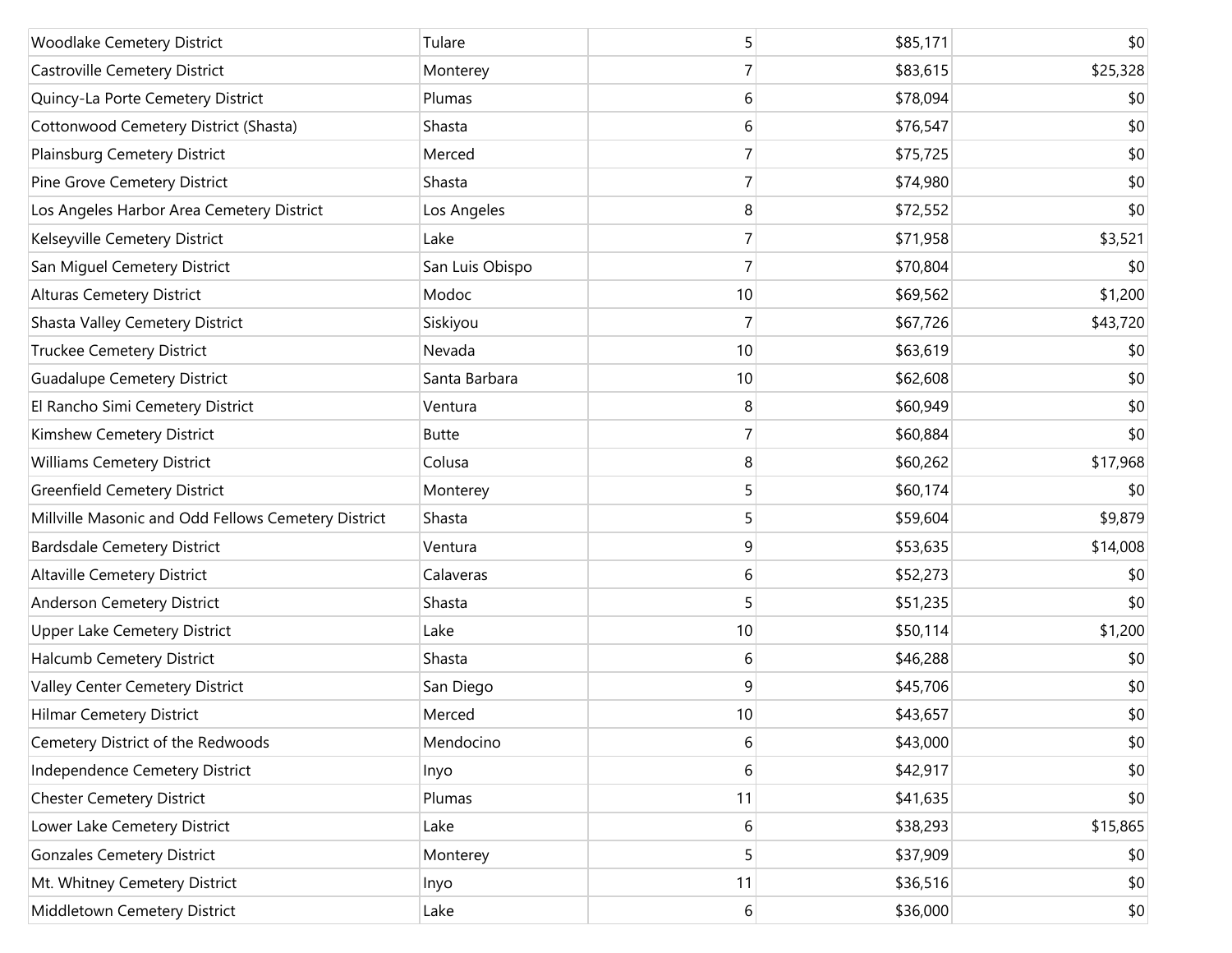| <b>Big Pine Cemetery District</b>    | Inyo            | 11             | \$33,541 | \$0     |
|--------------------------------------|-----------------|----------------|----------|---------|
| <b>Wheatland Cemetery District</b>   | Yuba            | 11             | \$33,054 | \$0     |
| Keystone Cemetery District           | Yuba            | 10             | \$32,052 | \$0     |
| Township No. 2 Cemetery District     | Amador          | 7              | \$31,749 | \$0     |
| <b>Brownsville Cemetery District</b> | Yuba            | 6              | \$30,745 | \$0     |
| Murphys Cemetery District            | Calaveras       | 7              | \$27,300 | \$0     |
| Tehama Cemetery District             | Tehama          | 4              | \$25,284 | \$4,053 |
| <b>Carters Cemetery District</b>     | Tuolumne        | 8              | \$24,227 | \$0     |
| Maxwell Cemetery District            | Colusa          | 4              | \$24,185 | \$0     |
| Manton Cemetery District             | Tehama          | 8              | \$21,914 | \$0     |
| West Point Cemetery District         | Calaveras       | 6              | \$20,100 | \$0     |
| <b>Fairview Cemetery District</b>    | Sutter          | 6              | \$17,680 | \$0     |
| Fort Jones Cemetery District         | Siskiyou        | 4              | \$16,704 | \$0     |
| <b>Glenbrook Cemetery District</b>   | Lake            | 7              | \$15,489 | \$0     |
| Cottonwood Cemetery District (Yolo)  | Yolo            | 4              | \$15,200 | \$0     |
| Cedarville Cemetery District         | Modoc           | 4              | \$13,687 | \$0     |
| Peoria Cemetery District             | Yuba            | 4              | \$11,468 | \$0     |
| Covelo Cemetery District             | Mendocino       | 7              | \$9,235  | \$0     |
| Santa Margarita Cemetery District    | San Luis Obispo | 5              | \$8,561  | \$0     |
| Adin Cemetery District               | Modoc           | 6              | \$8,491  | \$0     |
| Princeton Cemetery District          | Colusa          | 4              | \$7,506  | \$0     |
| Likely Cemetery District             | Modoc           | 6              | \$7,392  | \$0     |
| Hornbrook Cemetery District          | Siskiyou        | 6              | \$7,344  | \$0     |
| Lake City Cemetery District          | Modoc           | 4              | \$6,900  | \$0     |
| Portola Cemetery District            | Plumas          | 6              | \$6,600  | \$0     |
| Anderson Valley Cemetery District    | Mendocino       | 7              | \$6,597  | \$0     |
| Capay Cemetery District              | Yolo            | 4              | \$6,000  | \$0     |
| Meadow Valley Cemetery District      | Plumas          | 5              | \$5,800  | \$0     |
| Lookout Cemetery District            | Modoc           | 5              | \$4,900  | \$0     |
| Paskenta Cemetery District           | Tehama          | 4              | \$4,435  | \$0     |
| <b>Elk Creek Cemetery District</b>   | Glenn           | 4              | \$4,200  | \$0     |
| Marvin-Chapel Cemetery District      | Glenn           | $\overline{4}$ | \$4,142  | \$0     |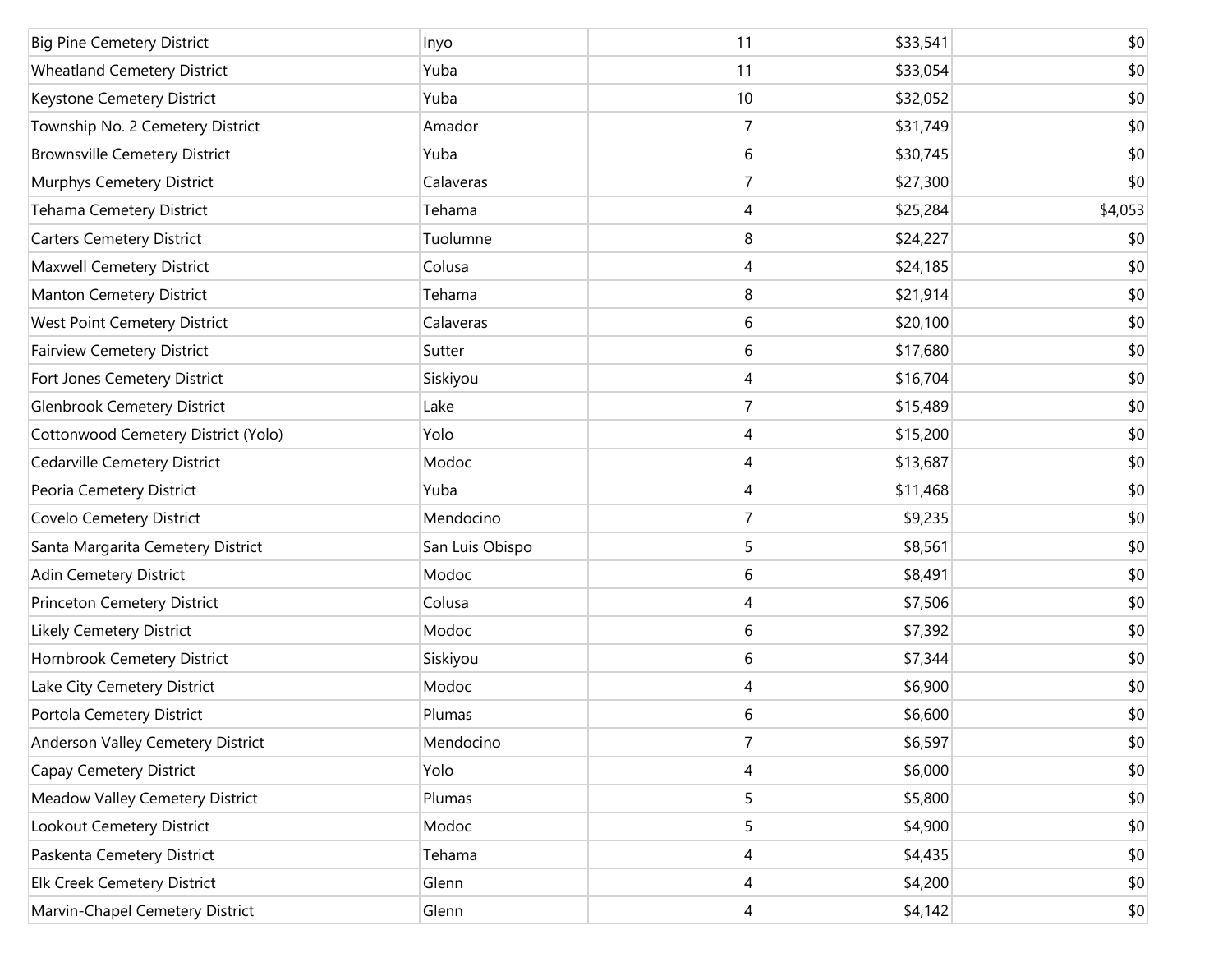| Petrolia Cemetery District             | Humboldt     | 7              | \$3,200 | \$0 |
|----------------------------------------|--------------|----------------|---------|-----|
| Ft. Bidwell Cemetery District          | Modoc        | 6              | \$3,010 | \$0 |
| Knights Landing Cemetery District      | Yolo         | 5              | \$2,583 | \$0 |
| Eagleville Cemetery District           | Modoc        | 5              | \$2,550 | \$0 |
| Los Molinos Cemetery District          | Tehama       | 3              | \$720   | \$0 |
| Downey Cemetery District               | Los Angeles  | 3              | \$550   | \$0 |
| Arbuckle Cemetery District             | Colusa       | 3              | \$0     | \$0 |
| <b>Bangor Cemetery District</b>        | <b>Butte</b> | 3              | \$0     | \$0 |
| <b>Belle Mill Cemetery District</b>    | Tehama       | 3              | \$0     | \$0 |
| <b>Browns Valley Cemetery District</b> | Yuba         | 3              | \$0     | \$0 |
| Camptonville Cemetery District         | Yuba         | 5              | \$0     | \$0 |
| Cemetery District No. 2                | Sierra       | 3              | \$0     | \$0 |
| Cemetery District No. 3                | Sierra       | 3              | \$0     | \$0 |
| Cemetery District No. 5                | Sierra       | 3              | \$0     | \$0 |
| Cholame Valley Cemetery District       | Monterey     | 3              | \$0     | \$0 |
| College City Cemetery District         | Colusa       | 5              | \$0     | \$0 |
| Columbia Cemetery District             | Tuolumne     | 5              | \$0     | \$0 |
| Copperopolis Cemetery District         | Calaveras    | 5              | \$0     | \$0 |
| <b>Crescent Mills Cemetery</b>         | Plumas       | 3              | \$0     | \$0 |
| <b>Cypress Hill Cemetery District</b>  | Colusa       | 3              | \$0     | \$0 |
| Davis Creek Cemetery District          | Modoc        | 5              | \$0     | \$0 |
| <b>Dunlap Cemetery District</b>        | Fresno       | 3              | \$0     | \$0 |
| Eshom Valley Public Cemetery District  | Tulare       | 5              | \$0     | \$0 |
| Etna Cemetery District                 | Siskiyou     | 5              | \$0     | \$0 |
| <b>German Cemetery District</b>        | Glenn        | 5              | \$0     | \$0 |
| <b>Grand Island Cemetery District</b>  | Colusa       | 3              | \$0     | \$0 |
| <b>Green Valley Cemetery District</b>  | Sonoma       | 3              | \$0     | \$0 |
| Happy Camp Cemetery District           | Siskiyou     | 5              | \$0     | \$0 |
| <b>Hopland Cemetery District</b>       | Mendocino    | 5              | \$0     | \$0 |
| Jamestown Cemetery District            | Tuolumne     | 5              | \$0     | \$0 |
| Kelsey Cemetery District               | El Dorado    | 5              | \$0     | \$0 |
| Kirkwood Cemetery District             | Tehama       | 3 <sup>2</sup> | \$0     | \$0 |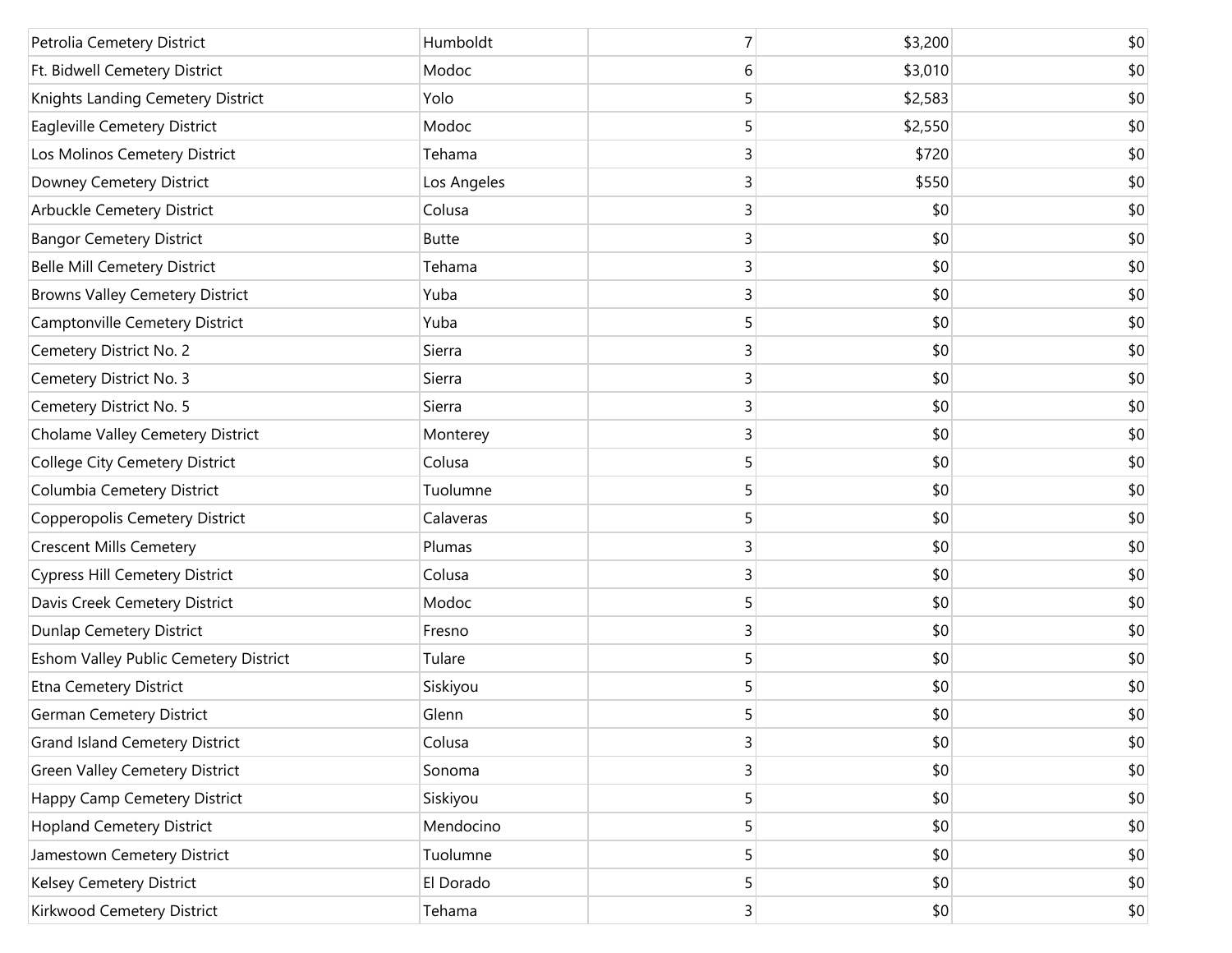| Knights Ferry Cemetery District            | Stanislaus      | 5              | \$0 | \$0 |
|--------------------------------------------|-----------------|----------------|-----|-----|
| Lakeview Cemetery District                 | Siskiyou        | 3              | \$0 | \$0 |
| Los Alamos Cemetery District               | Santa Barbara   | 3              | \$0 | \$0 |
| Marys Cemetery District                    | Yolo            | 5              | \$0 | \$0 |
| Mendocino-Little River Cemetery District   | Mendocino       | 5              | \$0 | \$0 |
| Merquin Cemetery District                  | Merced          | 5              | \$0 | \$0 |
| Mohawk Valley Cemetery District            | Plumas          | 3              | \$0 | \$0 |
| Mokelumne Hill Cemetery District           | Calaveras       | 3              | \$0 | \$0 |
| Newville Cemetery District                 | Glenn           | 3              | \$0 | \$0 |
| <b>Nicolaus Cemetery District</b>          | Sutter          | 3              | \$0 | \$0 |
| Oak Grove Cemetery District (Tuolumne)     | Tuolumne        | 5              | \$0 | \$0 |
| Paso Robles Cemetery District              | San Luis Obispo | 5              | \$0 | \$0 |
| <b>Picard Cemetery District</b>            | Siskiyou        | 3              | \$0 | \$0 |
| Pine Creek Cemetery District               | <b>Butte</b>    | 3              | \$0 | \$0 |
| Piru Cemetery District                     | Ventura         | 4              | \$0 | \$0 |
| Pleasant Grove Cemetery District           | Sutter          | 4              | \$0 | \$0 |
| Pope Valley Cemetery District              | Napa            | 4              | \$0 | \$0 |
| Potter Valley Cemetery District            | Mendocino       | 5              | \$0 | \$0 |
| Rail Road Flat Cemetery District           | Calaveras       | 5              | \$0 | \$0 |
| San Andreas Cemetery District              | Calaveras       | 3              | \$0 | \$0 |
| San Ardo Cemetery District                 | Monterey        | 5              | \$0 | \$0 |
| San Juan Bautista Cemetery District        | San Benito      | 3              | \$0 | \$0 |
| San Lucas Cemetery District                | Monterey        | 3              | \$0 | \$0 |
| <b>Shandon Cemetery District</b>           | San Luis Obispo | 5              | \$0 | \$0 |
| Shaws Flat-Springfield Cemetery District   | Tuolumne        | 5              | \$0 | \$0 |
| Smith River Cemetery District              | Del Norte       | 5              | \$0 | \$0 |
| <b>Snelling Cemetery District</b>          | Merced          | 4              | \$0 | \$0 |
| <b>Squaw Valley Cemetery District</b>      | Fresno          | 3              | \$0 | \$0 |
| Stonyford-Indian Valley Cemetery District  | Colusa          | 3              | \$0 | \$0 |
| <b>Strawberry Valley Cemetery District</b> | Yuba            | 5              | \$0 | \$0 |
| <b>Tahoe City Cemetery District</b>        | Placer          | 5              | \$0 | \$0 |
| Taylorsville Cemetery District             | Plumas          | 5 <sup>1</sup> | \$0 | \$0 |